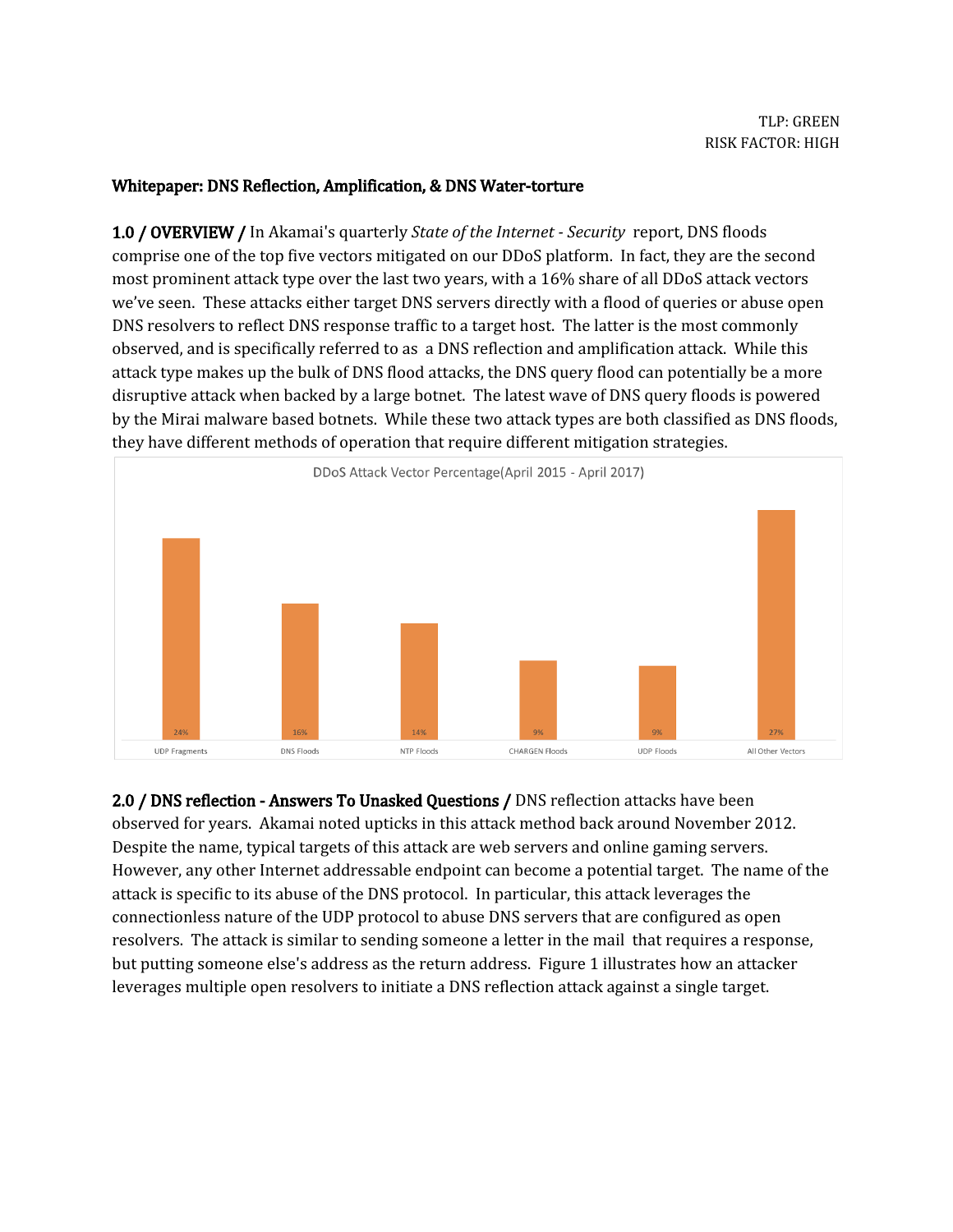# DNS Reflection Flood



2.0a / DNS Reflection - Attack Tool And Methods / This attack does not appear to have evolved much from what was observed early on. The attacks are also not complicated in nature but they do require some initial leg work to be done by the attacker. For example, many of the reflection based attack scripts will also have a companion script for scanning and discovering usable reflectors. Attackers must first determine which hosts will not only respond but also provide the required amplified response payload. The resolvers make up one of the components of a reflected DNS attack.

### Common components of a DNS reflection and amplification attack

- DNS open resolvers (fuel)(reflector)
- Domain name with large amounts of data (catalyst)(payload)
- Attack tool (weapon)
- Attacker
- Target IP

Current observed attacks exhibit attributes indicating that they are still being launched using the DNS flooder(aka DNS amp) attack tool. The attack script allows for automation of the task of sending out queries to large lists of open dns resolvers.

#### DNS flooder command-line parameters

dnsflooder [target ip] [target port] [list of dns reflectors] [threads] [attack time in seconds]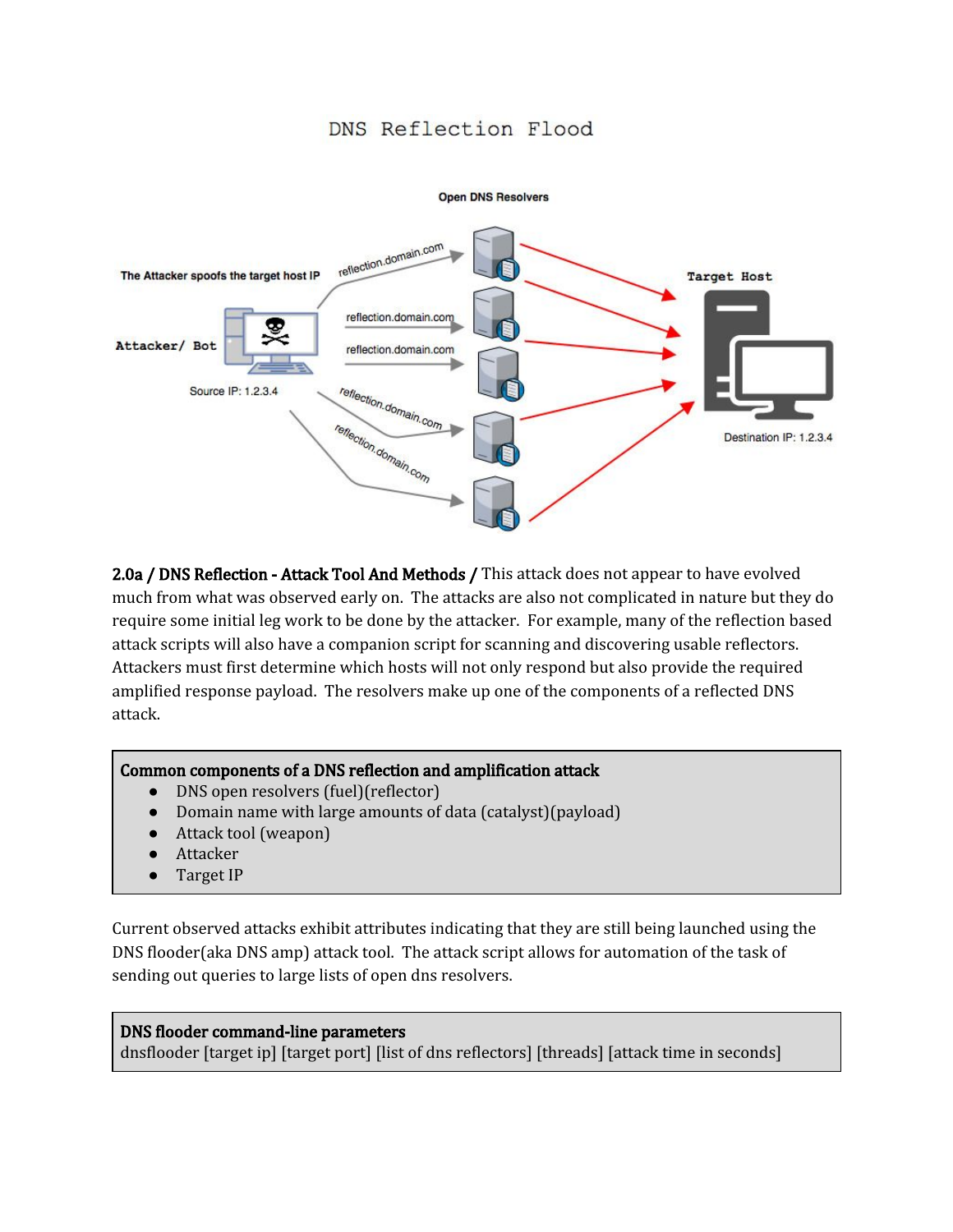Applying the same request characteristics used by the DNS flooder tool with the command-line tool dig, reveals the difference in payload size from a regular A query record request and the DNS flooder ANY request.

| Query sample MSG SIZE - default dig DNS request                                                                                    |
|------------------------------------------------------------------------------------------------------------------------------------|
| $dig$ $@x.x.x.x$ activum.nu                                                                                                        |
| $\therefore$ Query time: 287 msec                                                                                                  |
| $\therefore$ MSG SIZE rcvd: 102                                                                                                    |
| Query sample MSG SIZE - dig ANY request                                                                                            |
| $\pi$ dig @x.x.x.x + bufsize=9000 +ignore + retry=0 any activum.nu                                                                 |
| $\cdot$ ; Query time: 349 msec                                                                                                     |
| $\therefore$ MSG SIZE rcvd: 3322                                                                                                   |
|                                                                                                                                    |
|                                                                                                                                    |
| Amplified DNS response example from attack traffic (3,322 bytes of data without IP and UDP headers):                               |
| 09:57:50.974647 IP (tos 0x0, ttl 57, id 1507, offset 0, flags [+], proto UDP (17), length 1500)                                    |
| x.x.x.x.53 > x.x.x.x.55638: 22390  q: ANY? activum.nu. 26/0/1 activum.nu. RRSIG, activum.nu. RRSIG, activum.nu. RRSIG, activum.nu. |
| Type51, activum.nu. RRSIG, activum.nu. RRSIG, activum.nu. RRSIG, activum.nu. TXT "Hosted by Exeo - www.exeo.se - +46-141-48600",   |
| activum.nu. RRSIG, activum.nu. RRSIG, activum.nu.[ domain]                                                                         |
| 09:57:50.974907 IP (tos 0x0, ttl 57, id 1507, offset 1480, flags [+], proto UDP (17), length 1500)                                 |
| $X.X.X.X > X.X.X.X$ : ip-proto-17                                                                                                  |
|                                                                                                                                    |
| 09:57:50.974910 IP (tos 0x0, ttl 57, id 1507, offset 2960, flags [none], proto UDP (17), length 390)                               |
| $x.x.x.x > x.x.x.x$ : ip-proto-17                                                                                                  |

The actual request size is a total 39 bytes of data, without the headers, creating an amplification of 85x based on this domain's response data. If we revisit the letter analogy, this would be like sending a letter to someone and then another address receives a pile of anvils. Needless to say this is a bandwidth generating attack.

2.1 / DNS Query Floods - Too Many Questions To Answer / DNS, or Pseudo Random Subdomain (PRSD), floods are characterized by the attackers targeting a domain with nonexistent randomly generated prefixed subdomain requests causing the target DNS servers to look up the nonexistent subdomain and reply with a NXDOMAIN response. The potential impact of this attack was suddenly realized when the Mirai botnet was used to launch its own brand of DNS query flood, named the "DNS water torture" attack. This is a high packet rate flood of DNS A record queries for a given domain prepended with a randomly generated sub-domain. The target DNS server is tasked with responding to their usual query workload along with this flood of bogus queries.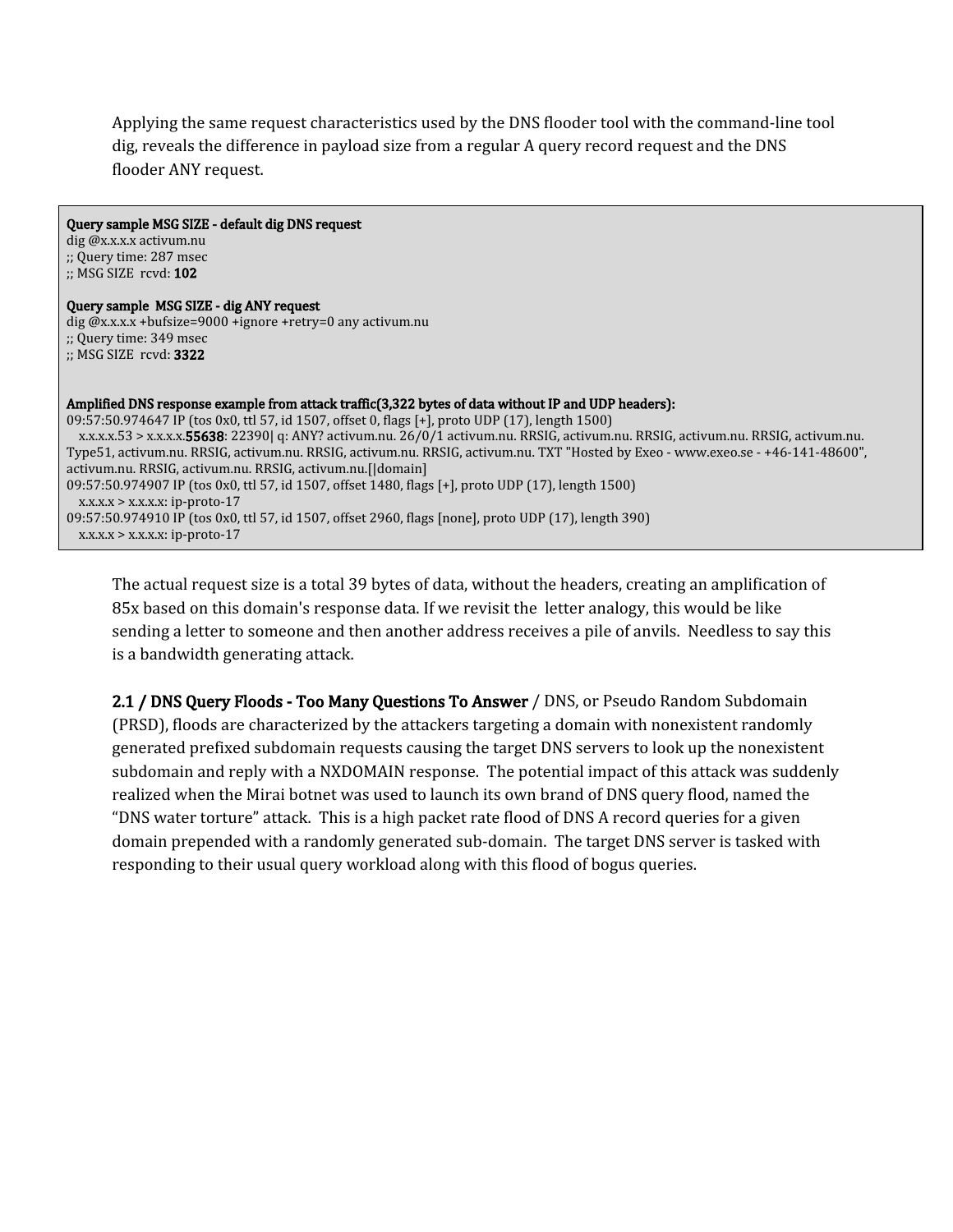

Figure 5 - DNS query flood(Mirai water torture).

2.1a / DNS water torture - Attack Tool And Methods / The contemporary topic of discussion when it comes to DNS query floods centers on the Mirai sourced DNS water torture attacks. In the case of Mirai, massive attacks were launched from a large collection of compromised IoT devices and servers around the Internet. While this technique does not require a botnet, leveraging a botnet greatly increases impact.

# Common components of Mirai DNS water torture attack

- Infected bots
- $C2(s)$
- Mirai malware
- Attacker
- Target IP

When machines are infected with Mirai, they will maintain communications with the botnet's command and control server. These "zombies" will wait for attack commands to be issued. An example command for a DNS query flood would be structured as shown here:

### Typical attack command options sent to bots

- Attack Type (DNS)
- **Target Domain**
- **Attack Duration**

The command will ultimately result in a flood of DNS queries originating from the infected machines that received the attack command to their upstream resolvers. These queries, for nonexistent domains, will ultimately be resolved by the upstream resolver as far as the target's authoritative servers are concerned. Since a given domain may have more than one authoritative name server, and the distribution of the attacking sources is likely widespread, this traffic may be split among all known DNS servers for the targeted domain.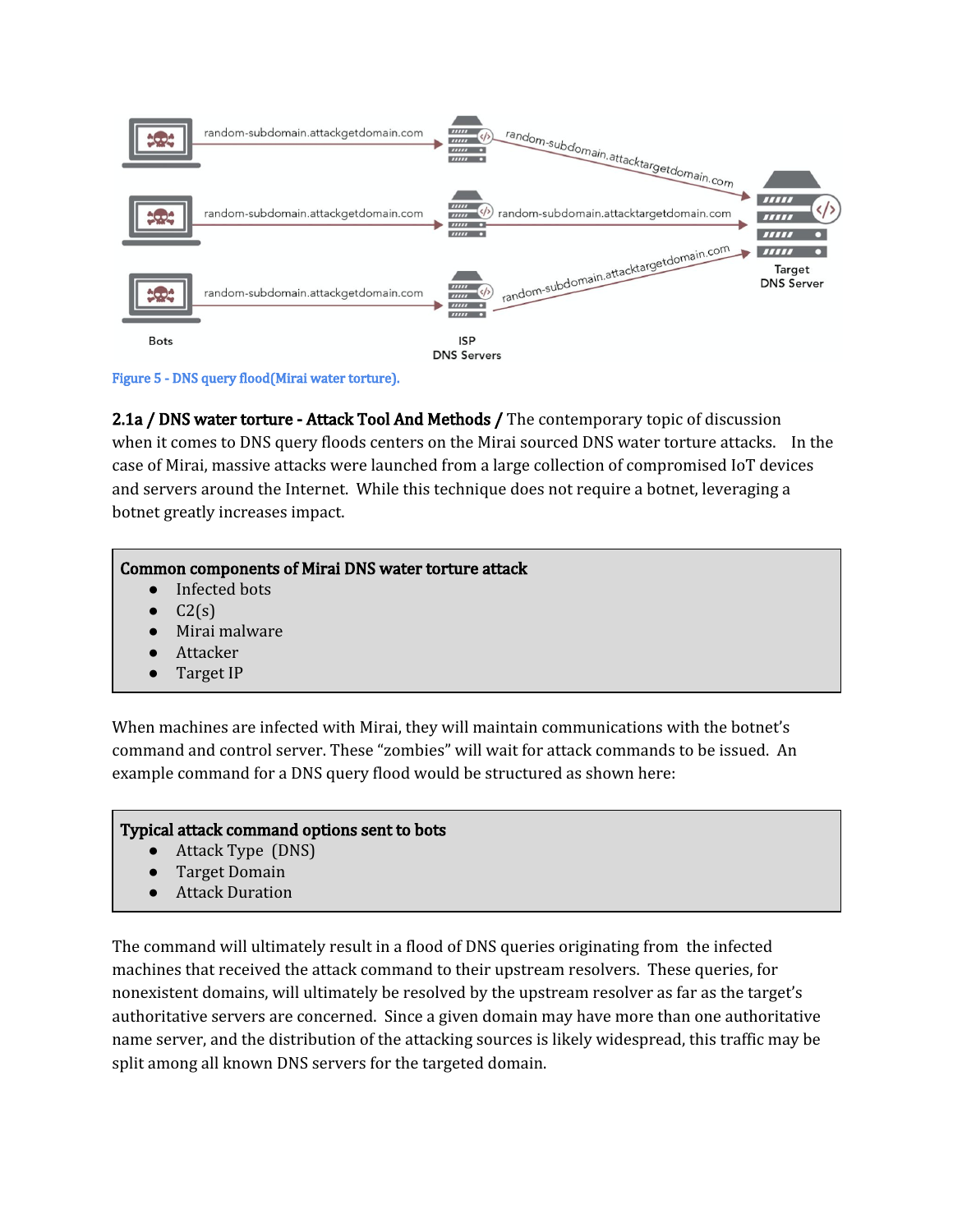## 2.2 / Mitigated Attack Examples /

- Peak bandwidth: 10 Gigabits per second
- Peak packets per second: 14 Million Packets per second
- Attack Vector: DNS Query Flood
- Source port: Random
- Destination port: **53**

```
DNS Query Flood(Aka Mirai DNS Water Torture Attack) - Target Domain Names Removed
11:48:43.171738 IP x.x.x.x.47645 > x.x.x.x.53: 59218 [1au] A?
02uqhuovfi1f.<redacted>.com. (xx)
11:48:43.171749 IP x.x.x.x.47371 > x.x.x.x.53: 62949 [1au] A?
```
qo5etoh5foab.<redacted>.com. (xx)

Fig 6 displays the payload of the incoming attack traffic.

- Peak bandwidth: 12 Gigabits per second
- Peak packets per second: 1 Million Packets per second
- Attack Vector: DNS Reflection and Amplification Flood
- Source port: 53
- Destination port: 443

```
DNS Reflection Flood
19:36:41.098600 IP x.x.x.x.53 > x.x.x.x.443: 12088 245/2/4 A x.x.x.114, A
x.x.x.204, A x.x.x.229, A x.x.x.38, A x.x.x.72, A x.x.x.84, A x.x.x.78, A
x.x.x.110, A x.x.x.76, A x.x.x.192, A x.x.x.26, A x.x.x.158, A x.x.x.208, A
<snip>,[|domain]
19:36:41.098603 IP x.x.x.x > x.x.x.x: ip-proto-17
19:36:41.098605 IP x.x.x.x > x.x.x.x: ip-proto-17
```
Fig 6 displays the payload of the incoming attack traffic.

3.0 / Suggestions & Mitigation / DNS based DDoS attacks are a potential concern for organizations across a wide variety of industries. The accessibility of DNS reflection in particular means that anything can be targeted, even individual home IPs. There are some techniques to help cope with these types of attacks and prevent them from having a significant impact on operations.

### At A Glance Attack Overview:

| <b>DNS Reflection</b>       | <b>DNS</b> water torture       |
|-----------------------------|--------------------------------|
| volumetric attack (Layer 3) | • application attack (Layer 7) |